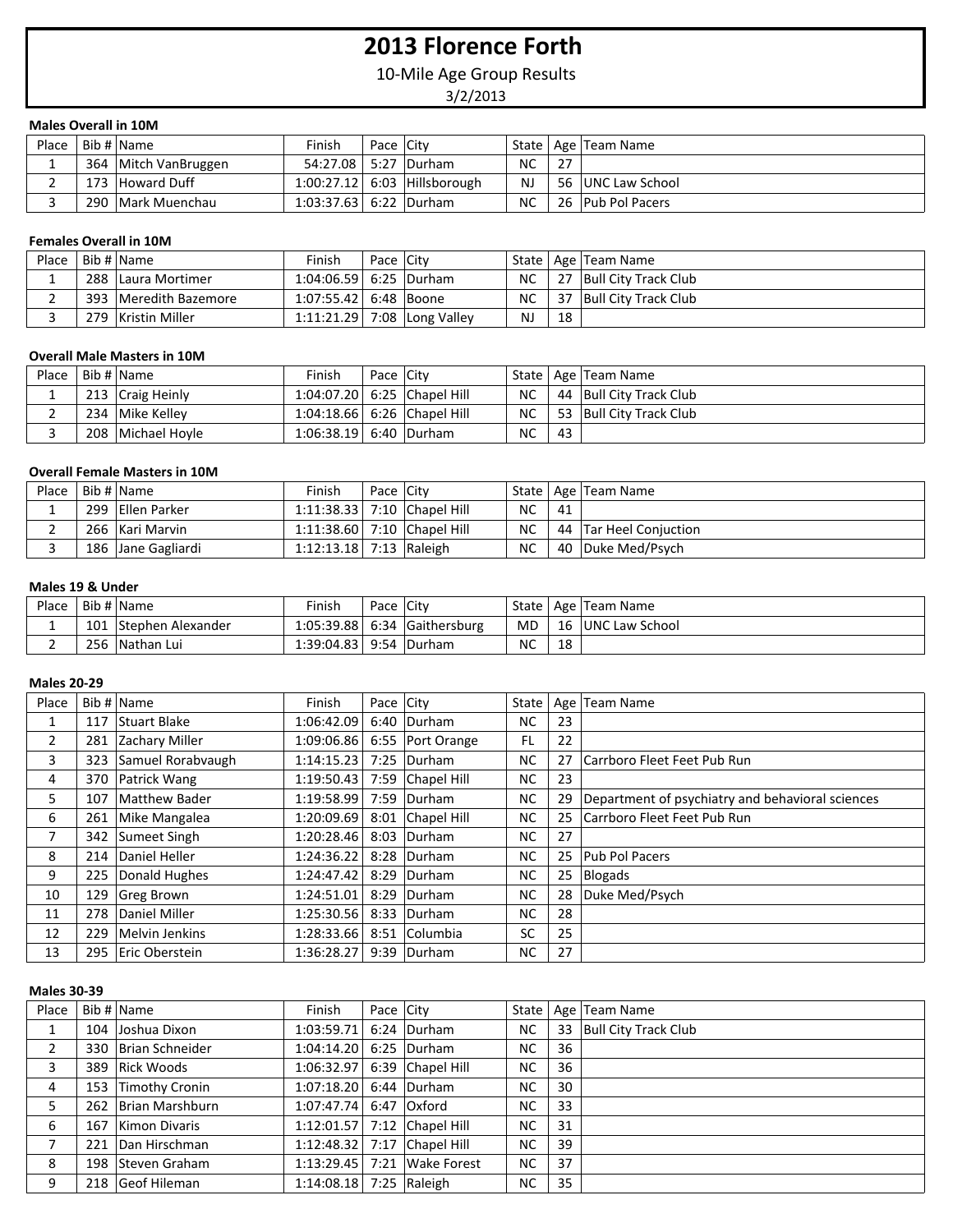| Place |     | Bib # Name              | Finish     | Pace City |                  | State     |    | Age   Team Name                  |
|-------|-----|-------------------------|------------|-----------|------------------|-----------|----|----------------------------------|
| 10    | 124 | <b>William Borter</b>   | 1:14:13.45 | 7:25      | Raleigh          | <b>NC</b> | 33 | Genworth                         |
| 11    | 313 | Steven Prince           | 1:14:49.91 | 7:29      | Durham           | <b>NC</b> | 37 |                                  |
| 12    | 243 | <b>Kevin Laliberte</b>  | 1:17:19.34 | 7:44      | Durham           | <b>NC</b> | 35 |                                  |
| 13    | 166 | Patrick Dillon          | 1:18:16.15 |           | 7:50 Chapel Hill | <b>NC</b> | 35 |                                  |
| 14    | 308 | <b>Robert Pleasants</b> | 1:18:21.84 |           | 7:50 Durham      | <b>NC</b> | 35 |                                  |
| 15    | 193 | Jake Godfrey            | 1:19:52.11 | 7:59      | Chapel Hill      | <b>NC</b> | 39 | <b>Trailheads</b>                |
| 16    | 297 | Eric Olson-Getty        | 1:20:41.01 | 8:04      | Durham           | <b>NC</b> | 33 |                                  |
| 17    | 206 | Brian Hanczaryk         | 1:20:59.18 | 8:06      | Durham           | <b>NC</b> | 34 |                                  |
| 18    | 301 | <b>Greg Pattison</b>    | 1:21:27.71 | 8:09      | Durham           | <b>NC</b> | 34 |                                  |
| 19    | 244 | Will Lambe              | 1:23:34.41 |           | 8:21 Durham      | <b>NC</b> | 37 |                                  |
| 20    | 373 | Chris Wear              | 1:23:35.32 | 8:21      | Raleigh          | <b>NC</b> | 32 |                                  |
| 21    | 110 | <b>Rusty Barnett</b>    | 1:23:58.14 | 8:24      | Durham           | <b>NC</b> | 35 |                                  |
| 22    | 388 | Sam Wolff               | 1:23:58.22 |           | 8:24 Durham      | <b>NC</b> | 38 |                                  |
| 23    | 333 | Dustin Schubert         | 1:24:12.35 | 8:25      | Durham           | <b>NC</b> | 32 |                                  |
| 24    | 113 | Keith Beyer             | 1:24:56.14 | 8:30      | Durham           | <b>NC</b> | 36 |                                  |
| 25    | 254 | <b>Kit Linton</b>       | 1:28:07.97 | 8:49      | Durham           | <b>NC</b> | 38 |                                  |
| 26    | 228 | <b>Michael James</b>    | 1:28:08.38 | 8:49      | Durham           | <b>NC</b> | 39 | Drunken Dinner Party Decision    |
| 27    | 357 | Evan Swink              | 1:28:09.59 | 8:49      | Carrboro         | <b>NC</b> | 32 | <b>UNC School of Social Work</b> |
| 28    | 380 | Adam White              | 1:30:10.22 | 9:01      | Durham           | <b>NC</b> | 37 |                                  |
| 29    | 322 | Jason Roberts           | 1:30:17.64 |           | 9:02 Chapel Hill | <b>NC</b> | 37 |                                  |
| 30    | 377 | Jeffrey Welch           | 1:30:37.38 | 9:04      | Elon             | <b>NC</b> | 38 |                                  |
| 31    | 136 | Will Chambliss          | 1:30:49.36 | 9:05      | Durham           | <b>NC</b> | 39 |                                  |
| 32    | 319 | <b>Brian Richards</b>   | 1:32:16.31 |           | 9:14 Rock Hill   | <b>SC</b> | 34 | Rock Hill Racy Bunch             |
| 33    | 143 | Eric Cohen              | 1:32:50.01 | 9:17      | Durham           | <b>NC</b> | 36 |                                  |
| 34    | 280 | Kyle Miller             | 1:33:23.34 | 9:20      | Durham           | <b>NC</b> | 33 |                                  |
| 35    |     | 304 Arlan Peters        | 1:36:28.42 |           | 9:39 Durham      | <b>NC</b> | 38 | McDow friends/admirers           |
|       |     |                         |            |           |                  |           |    |                                  |

### **Males 40-49**

| Place          |     | Bib # $Name$           | Finish     | Pace City |                      | State     |    | Age Team Name                   |
|----------------|-----|------------------------|------------|-----------|----------------------|-----------|----|---------------------------------|
| 1              | 204 | Conrad Hall            | 1:08:02.08 | 6:48      | Durham               | <b>NC</b> | 41 |                                 |
| $\overline{2}$ | 336 | Paul Sexton            | 1:08:10.99 | 6:49      | Durham               | <b>NC</b> | 44 |                                 |
| 3              | 188 | Christopher Gergen     | 1:09:32.28 | 6:57      | Durham               | <b>NC</b> | 42 | <b>Trinity Park Tribe</b>       |
| 4              | 115 | <b>Chris Black</b>     | 1:10:30.64 |           | 7:03 $ Raleigh$      | <b>NC</b> | 42 |                                 |
| 5              | 385 | Martin Wileman         | 1:10:43.29 | 7:04      | Hillsborough         | <b>NC</b> | 43 | Duke Pediatric Rheumatology     |
| 6              | 338 | William Shamblin       | 1:11:12.93 | 7:07      | Bahama               | <b>NC</b> | 46 |                                 |
| 7              | 293 | Scott Clark            | 1:12:26.73 |           | 7:15 Chapel Hill     | <b>NC</b> | 43 |                                 |
| 8              | 324 | Kurt Rosenkrantz       | 1:13:16.47 | 7:20      | <b>Chapel Hill</b>   | <b>NC</b> | 40 | <b>Trailheads</b>               |
| 9              | 231 | David Joyner           | 1:13:31.13 | 7:21      | Raleigh              | <b>NC</b> | 40 |                                 |
| 10             |     | 321 Steve Ritchie      | 1:14:33.83 |           | $7:27$ Apex          | <b>NC</b> | 47 | <b>Genworth</b>                 |
| 11             | 192 | Kevin Ginsberg         | 1:15:48.17 | 7:35      | Durham               | <b>NC</b> | 40 |                                 |
| 12             |     | 156 Stacy Culpepper    | 1:16:01.69 | 7:36      | <b>Fuquay Varina</b> | <b>NC</b> | 45 |                                 |
| 13             | 352 | Peter Stiegler         | 1:17:21.33 | 7:44      | Durham               | <b>NC</b> | 45 |                                 |
| 14             | 285 | Jonas Monast           | 1:17:36.86 | 7:46      | Durham               | <b>NC</b> | 40 |                                 |
| 15             | 240 | Bryan Krehnbrink       | 1:18:37.99 | 7:52      | Chapel Hill          | <b>NC</b> | 46 | Tar Heel Conjuction             |
| 16             |     | 195 Bill Goodnight     | 1:19:19.38 |           | 7:56 Carrboro        | <b>NC</b> | 44 | <b>UNC Physician</b>            |
| 17             | 120 | John Boggess           | 1:19:58.33 | 7:59      | Chapel Hill          | <b>NC</b> | 48 |                                 |
| 18             | 326 | Phil Ryan              | 1:20:00.95 | 8:00      | Fayetteville         | <b>NC</b> | 42 |                                 |
| 19             | 275 | Christopher McLaughlin | 1:20:54.74 | 8:05      | Durham               | <b>NC</b> | 43 |                                 |
| 20             | 358 | Charles Todd           | 1:21:52.30 | 8:11      | Durham               | <b>NC</b> | 41 |                                 |
| 21             | 222 | <b>Bill Hlavac</b>     | 1:22:06.65 | 8:13      | <b>Chapel Hill</b>   | <b>NC</b> | 49 |                                 |
| 22             | 227 | Bruce Jackson          | 1:22:28.44 |           | 8:15 Belmont         | MA        | 46 | C. Charles Jackson Foundation   |
| 23             | 356 | Philip Susann          | 1:22:55.23 |           | 8:17 Chapel Hill     | <b>NC</b> | 41 | Friends of Durham VA Cardiology |
| 24             | 200 | Anthony Guarino        | 1:24:04.64 | 8:24      | Cary                 | <b>NC</b> | 45 | Genworth                        |
| 25             | 283 | Dean Mitchell          | 1:24:15.88 |           | 8:26 Raleigh         | <b>NC</b> | 43 | Genworth                        |
| 26             | 360 | Peter Tompkins         | 1:25:23.99 | 8:32      | Durham               | <b>NC</b> | 48 | <b>Trinity Park Tribe</b>       |
| 27             | 112 | Marc Bernstein         | 1:25:37.36 | 8:34      | Cary                 | <b>NC</b> | 45 |                                 |
| 28             | 236 | Jeff King              | 1:26:10.57 | 8:37      | Durham               | <b>NC</b> | 41 |                                 |
| 29             | 332 | Brian Schneiderman     | 1:28:07.36 | 8:49      | Durham               | <b>NC</b> | 42 |                                 |
| 30             | 270 | Dodie McDow            | 1:29:17.83 | 8:56      | Bexley               | OH        | 42 | Florence's Dozens of Cousins    |
| 31             | 386 | Matthew Williamson     | 1:30:49.13 |           | 9:05 Durham          | <b>NC</b> | 41 | Trinity Park Tribe              |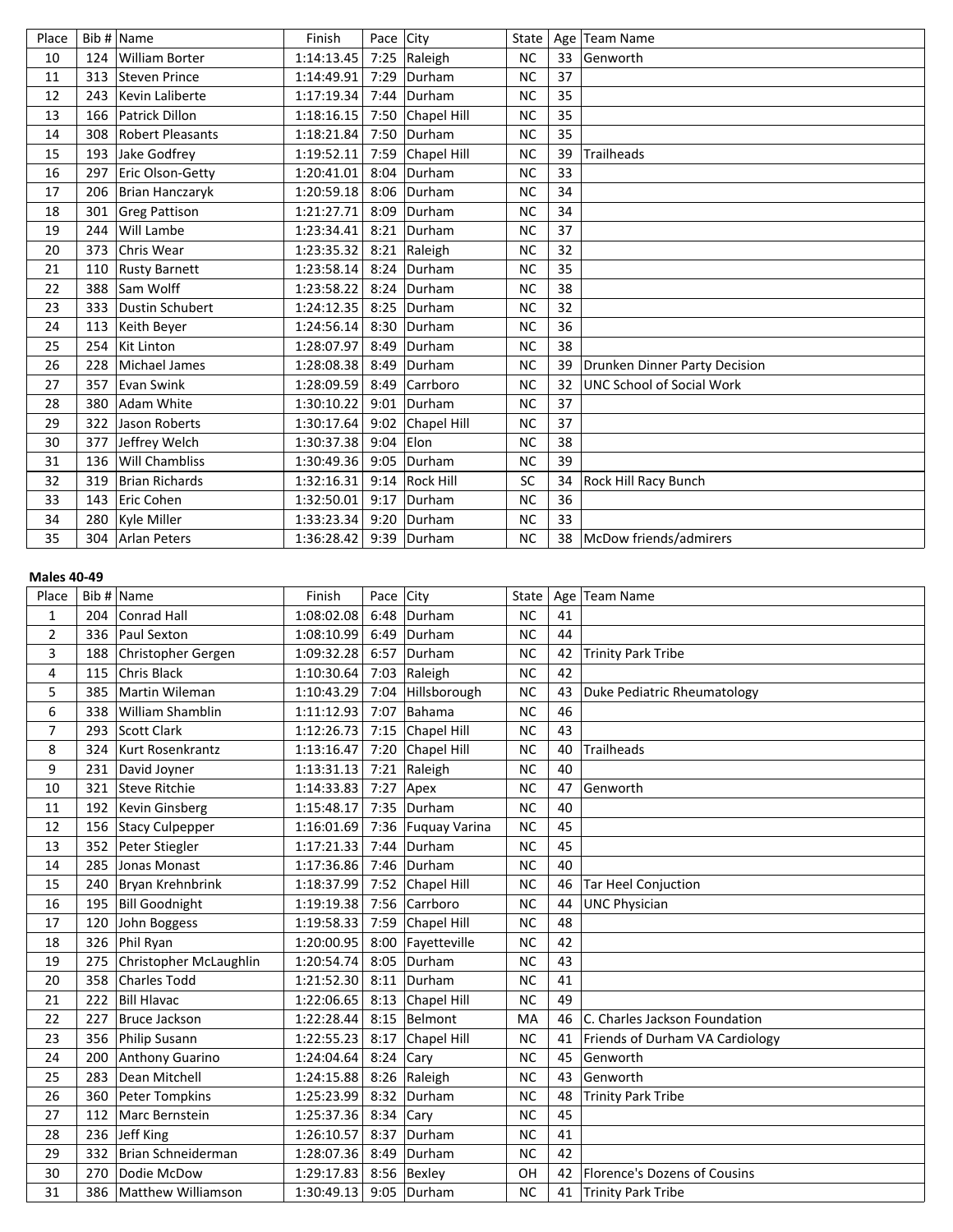| Place | Bib # Name               | Finish                       | Pace City |                  | State     |    | Age Team Name                                       |
|-------|--------------------------|------------------------------|-----------|------------------|-----------|----|-----------------------------------------------------|
| 32    | 346 Marty Smith          | 1:31:34.00                   |           | 9:09 Durham      | NC.       |    | 42 George Watts friends                             |
| 33    | 350 John Spencer         | 1:31:53.69                   |           | 9:11 Durham      | NC.       | 45 | LoMo Market                                         |
| 34    | 230 Dary Johnson         | 1:32:21.28                   |           | 9:14 Chapel Hill | <b>NC</b> | 41 |                                                     |
| 35    | 328 Jeremy Salemson      | 1:32:23.84                   |           | 9:14 Chapel Hill | NC.       |    | 44 Carrboro Fleet Feet Pub Run                      |
| 36    | 265 Nate Martinez-Wayman | 1:36:28.08                   |           | 9:39 Durham      | <b>NC</b> |    | 40 Carrboro Fleet Feet Pub Run                      |
| 37    | 348 Brian Spector        | 1:39:18.64                   |           | 9:56 Durham      | <b>NC</b> |    | 44 Department of psychiatry and behavioral sciences |
| 38    | 174 James Dumas          | 1:39:39.39                   |           | 9:58 Washington  | DC.       |    | 44 Environmental Defense Fund                       |
| 39    | 272 Randolph McDow       | 1:40:28.85   10:03   Atlanta |           |                  | GA        | 40 |                                                     |
| 40    | 395 Les Chaffer          | 1:44:01.66   10:24   Durham  |           |                  | <b>NC</b> | 49 |                                                     |
| 41    | 219 Joel Hillygus        | 1:44:37.44   10:28   Durham  |           |                  | NC.       | 40 |                                                     |

# **Males 50-59**

| Place          |     | Bib # Name           | Finish     | Pace City   |                  | State     |    | Age   Team Name                           |
|----------------|-----|----------------------|------------|-------------|------------------|-----------|----|-------------------------------------------|
| 1              |     | 158 Rich Damberg     | 1:09:10.46 |             | 6:55 Durham      | NC.       | 52 | Trinity Park Tribe                        |
| $\overline{2}$ | 300 | Michael Parker       | 1:09:29.33 |             | 6:57 Greensboro  | <b>NC</b> | 54 |                                           |
| 3              | 320 | Carl Rist            | 1:15:31.06 | 7:33        | Durham           | NC.       | 50 |                                           |
| 4              |     | 102 Steven Allman    | 1:16:36.87 |             | 7:40 Durham      | <b>NC</b> | 53 |                                           |
| 5              | 284 | Timothy Moe          | 1:19:46.88 |             | 7:59 Rock Hill   | <b>SC</b> | 56 | <b>Oakland Avenue Presbyterian Church</b> |
| 6              |     | 235 Bill Kerr        | 1:23:13.07 |             | 8:19 Charlotte   | NC.       | 51 |                                           |
| 7              |     | 148   Bill Copeland  | 1:25:15.93 |             | 8:32 Chapel Hill | NC.       | 52 | Carrboro Fleet Feet Pub Run               |
| 8              | 135 | Michael Cash         | 1:27:01.26 |             | 8:42 Durham      | <b>NC</b> | 54 | <b>PBMT Pretty in Pink</b>                |
| 9              | 178 | <b>Paul Ensslin</b>  | 1:27:34.90 |             | 8:45 Durham      | NC.       | 53 |                                           |
| 10             | 139 | Howard Cheetham      | 1:28:46.47 |             | 8:53 Chapel Hill | <b>NC</b> | 58 |                                           |
| 11             |     | 138 Jeffrey Chandler | 1:30:50.29 |             | 9:05 Durham      | <b>NC</b> | 51 |                                           |
| 12             |     | 274 Larry McKinney   | 1:32:18.45 | $9:14$ Cary |                  | NC.       | 58 |                                           |
| 13             | 149 | Henry Copeland       | 1:33:35.43 |             | 9:21 Chapel Hill | <b>NC</b> | 50 | Blogads                                   |

# **Males 60 & Over**

| Place | Bib # Name          | Finish                     | Pace City |                                 |           |    | State   Age   Team Name            |
|-------|---------------------|----------------------------|-----------|---------------------------------|-----------|----|------------------------------------|
|       | 399 Roger Halchin   | 1:11:49.50 7:11   Mebane   |           |                                 | NC.       | 60 |                                    |
| 2     | 184 Robert Franklin | 1:19:12.48 7:55 Bahama     |           |                                 | NC.       |    | 60 Duke Club Running               |
| 3     | 211 Bob Hedrick     | 1:21:50.38 8:11 Coats      |           |                                 | NC.       | 63 | Team Ellen Whittington             |
| 4     | 155 John Cullen     |                            |           | 1:22:25.85   8:15   Chapel Hill | <b>NC</b> | 63 |                                    |
| 5     | 147 Philip Cook     | 1:29:59.71                 |           | 8:59 Chapel Hill                | <b>NC</b> |    | 66 Sanford School of Public Policy |
| 6     | 183 Les Forman      |                            |           | 1:34:34.62 9:27 Chapel Hill     | <b>NC</b> | 66 | Duke Cancer Center                 |
|       | 233 Ralph Karpinos  |                            |           | 1:41:28.80 10:09 Chapel Hill    | <b>NC</b> | 62 |                                    |
| 8     | 273 Thomas McDow    | 1:51:04.48 11:06 Rock Hill |           |                                 | SC        | 71 |                                    |

# **Females 19 & Under**

| Place | Bib # Name          | Finish                          | Pace City |           |    | State   Age   Team Name |
|-------|---------------------|---------------------------------|-----------|-----------|----|-------------------------|
|       | 315 Hana Ratcliffe  | 1:17:01.64 7:42 Durham          |           | <b>NC</b> | 16 |                         |
|       | 355 Danielle Sumner | 1:33:46.66 9:23 Durham          |           | NJ        |    | 19   Duke Club Running  |
|       | 238 Lindsay Koonce  | 1:34:30.20   9:27   Chapel Hill |           | <b>NC</b> | 19 |                         |

### **Females 20-29**

| Place |     | Bib # Name           | Finish     | Pace City |                  | State     |    | Age   Team Name                                  |
|-------|-----|----------------------|------------|-----------|------------------|-----------|----|--------------------------------------------------|
| 1     |     | 396 Katherine Bulgur | 1:12:00.73 |           | 7:12 Brodeline   | <b>MA</b> | 20 |                                                  |
| 2     | 239 | Kaley Krause         | 1:17:24.58 |           | 7:44 Durham      | NC.       | 26 | Blogads                                          |
| 3     | 103 | Kara Anasti          | 1:20:38.90 |           | 8:04 Durham      | <b>NC</b> | 25 |                                                  |
| 4     | 125 | Megan Boyle          | 1:21:05.23 |           | 8:06 Durham      | <b>NC</b> | 29 | Department of psychiatry and behavioral sciences |
| 5.    | 197 | Jessica Graham       | 1:21:32.41 | 8:09      | Durham           | <b>NC</b> | 26 |                                                  |
| 6     | 369 | Bethany Walton       | 1:21:58.87 |           | 8:12 Chapel Hill | <b>NC</b> | 24 |                                                  |
| 7     | 368 | Tracy Walsh          | 1:22:01.83 |           | 8:12 Washington  | DC        | 25 |                                                  |
| 8     | 132 | Christen Campbell    | 1:24:10.99 |           | 8:25 Carrboro    | <b>NC</b> | 28 | Carrboro Fleet Feet Pub Run                      |
| 9     | 302 | Caroline Paulsen     | 1:24:51.82 | 8:29      | Washington       | DC        | 29 | Environmental Defense Fund                       |
| 10    | 349 | Allison Spencer      | 1:25:11.68 |           | 8:31 Durham      | <b>NC</b> | 28 |                                                  |
| 11    | 391 | Christine Yip        | 1:25:15.28 |           | 8:32 Durham      | <b>NC</b> | 29 | Sanford School of Public Policy                  |
| 12    |     | 303 Kyle Pennisi     | 1:25:47.07 |           | 8:35 Durham      | NC.       | 28 |                                                  |
| 13    | 287 | Laura Morrison       | 1:26:06.93 | 8:37      | Durham           | <b>NC</b> | 26 | <b>Pub Pol Pacers</b>                            |
| 14    | 307 | Rachel Pittenger     | 1:26:06.99 |           | 8:37 Durham      | NC.       |    | 26   Pub Pol Pacers                              |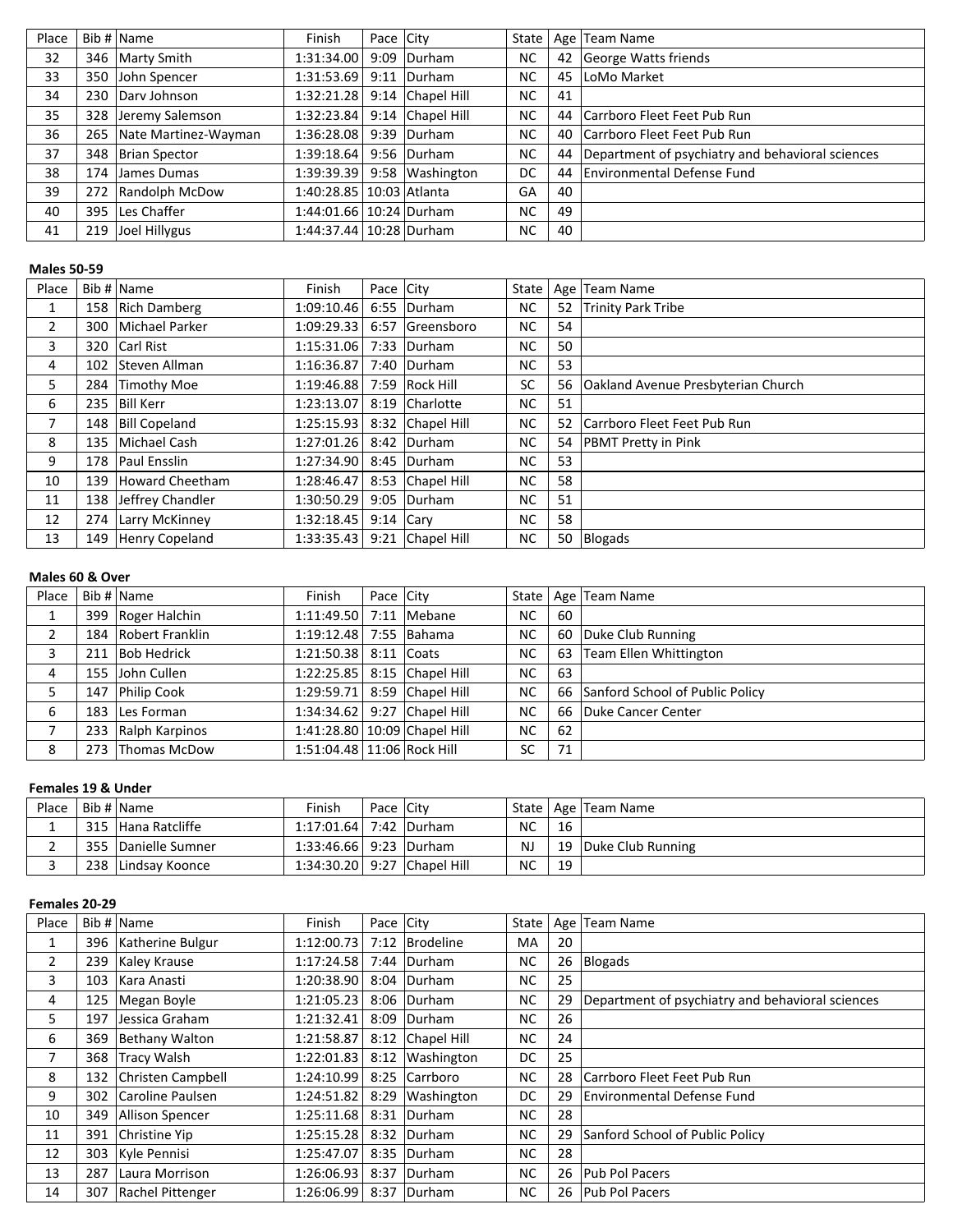| Place |     | Bib # $\vert$ Name | Finish                    | Pace City   |                  | State     |    | Age Team Name               |
|-------|-----|--------------------|---------------------------|-------------|------------------|-----------|----|-----------------------------|
| 15    | 217 | Cassandra Hickey   | 1:26:25.85                |             | 8:39 Raleigh     | <b>NC</b> | 26 |                             |
| 16    | 258 | Kate MacDuffie     | 1:26:40.26                |             | 8:40 Durham      | <b>NC</b> | 26 |                             |
| 17    | 289 | Courtney Moser     | 1:26:50.33                |             | 8:41 Durham      | <b>NC</b> | 25 | Duke Pediatric PT & OT      |
| 18    | 169 | Sara Dorn          | 1:26:52.81                |             | 8:41 Chapel Hill | <b>NC</b> | 25 | Duke Pediatric PT & OT      |
| 19    | 327 | Shereen Sairafi    | 1:28:16.32                |             | 8:50 Chapel Hill | <b>NC</b> | 24 |                             |
| 20    | 130 | Steph Bryant       | 1:28:22.75                |             | 8:50 Carrboro    | <b>NC</b> | 26 | Carrboro Fleet Feet Pub Run |
| 21    | 128 | Danice Brown       | 1:28:31.66                |             | $8:51$ Durham    | <b>NC</b> | 28 | Pub Pol Pacers              |
| 22    | 207 | Bryna Harrington   | 1:28:35.27                |             | 8:51 Carrboro    | <b>NC</b> | 25 |                             |
| 23    | 242 | Jordana Laks       | 1:28:35.29                |             | 8:51 Chapel Hill | <b>NC</b> | 24 |                             |
| 24    | 334 | Gabrielle Scronce  | 1:28:36.26                |             | 8:52 Chapel Hill | <b>NC</b> | 28 |                             |
| 25    | 201 | Katie Guidera      | 1:30:57.73                | 9:06        | Durham           | <b>NC</b> | 21 |                             |
| 26    | 199 | Tara Gu            | 1:30:58.98                |             | 9:06 Durham      | <b>NC</b> | 22 |                             |
| 27    | 269 | Stacey McDonald    | 1:32:10.51                |             | 9:13 Durham      | <b>NC</b> | 25 |                             |
| 28    | 109 | Colette Barnes     | 1:33:29.90                | $9:21$ Cary |                  | <b>NC</b> | 26 |                             |
| 29    | 144 | Beth Coleman       | 1:33:30.15                | 9:21        | Durham           | <b>NC</b> | 26 |                             |
| 30    | 154 | Virginia Crothers  | 1:33:42.55                |             | 9:22 Durham      | <b>NC</b> | 24 |                             |
| 31    | 164 | Tara Dickinson     | 1:35:10.23                |             | $9:31$ Durham    | <b>NC</b> | 26 |                             |
| 32    |     | 108 Molly Bain     | 1:36:13.82                |             | $9:37$ Durham    | <b>NC</b> | 26 | PBMT Pretty in Pink         |
| 33    | 314 | Laura Pyatt        | 1:37:36.69                |             | $9:46$ Durham    | <b>NC</b> | 27 |                             |
| 34    |     | 305 Stine Petersen | 1:38:25.29                |             | 9:51 Raleigh     | <b>NC</b> | 28 |                             |
| 35    | 163 | Jordan Dickerson   | 1:45:57.68 10:36 Cary     |             |                  | <b>NC</b> | 29 |                             |
| 36    |     | 150 Sara Cott      | 1:49:30.58 10:57 Durham   |             |                  | <b>NC</b> | 29 |                             |
| 37    | 100 | Kristen Adelman    | 1:49:33.27 10:57 Durham   |             |                  | NC        | 28 |                             |
| 38    | 259 | Michelle Madeley   | 1:50:44.76 11:04 Carrboro |             |                  | <b>NC</b> | 28 |                             |

## **Females 30-39**

| Place          |     | Bib # Name              | Finish     | Pace City |                    | State     |    | Age   Team Name                 |
|----------------|-----|-------------------------|------------|-----------|--------------------|-----------|----|---------------------------------|
| $\mathbf{1}$   | 241 | Lauren Kruse            | 1:13:23.67 | 7:20      | Hillsborough       | <b>NC</b> | 34 | Duke Pediatric Rheumatology     |
| $\overline{2}$ | 160 | Lane Destro             | 1:13:39.99 | 7:22      | Salem              | VA        | 30 |                                 |
| 3              | 122 | Kara Bonneau            | 1:14:00.51 | 7:24      | Durham             | <b>NC</b> | 33 | <b>Bull City Track Club</b>     |
| 4              | 372 | Leigh Warren            | 1:14:54.49 | 7:29      | Durham             | <b>NC</b> | 35 |                                 |
| 5              | 246 | Amy Lark                | 1:15:26.85 | 7:33      | Chapel Hill        | <b>NC</b> | 37 |                                 |
| 6              | 331 | Sabrina Schneider       | 1:16:30.33 | 7:39      | Durham             | <b>NC</b> | 36 |                                 |
| $\overline{7}$ | 202 | Heather Gutekunst       | 1:16:35.08 | 7:39      | Raleigh            | <b>NC</b> | 35 |                                 |
| 8              | 165 | <b>Whitney Diebolt</b>  | 1:21:40.26 | 8:10      | Durham             | <b>NC</b> | 34 | Duke Pediatric PT & OT          |
| 9              | 341 | John Shotwell           | 1:22:42.60 | 8:16      | Hillsborough       | <b>NC</b> | 36 | <b>Mebane Running Club</b>      |
| 10             | 384 | Jodi Whiteman           | 1:23:44.43 | 8:22      | <b>Wake Forest</b> | <b>NC</b> | 37 |                                 |
| 11             | 362 | Susan Trout             | 1:24:09.02 | 8:25      | Chapel Hill        | <b>NC</b> | 39 | PBMT Pretty in Pink             |
| 12             | 277 | Katherine Midkiff       | 1:24:29.11 | 8:27      | Durham             | <b>NC</b> | 38 |                                 |
| 13             | 106 | <b>Teresa Avery</b>     | 1:24:50.34 | 8:29      | Raleigh            | <b>NC</b> | 32 | PBMT Pretty in Pink             |
| 14             | 378 | Danielle Wellman        | 1:27:02.98 | 8:42      | Durham             | <b>NC</b> | 34 |                                 |
| 15             | 237 | Katharine Kollins       | 1:27:04.11 | 8:42      | Durham             | <b>NC</b> | 32 |                                 |
| 16             | 390 | Margaret Worthington    | 1:27:38.18 | 8:46      | Raleigh            | <b>NC</b> | 30 |                                 |
| 17             | 255 | Sonya Linton            | 1:28:05.68 | 8:49      | Durham             | <b>NC</b> | 34 |                                 |
| 18             | 220 | Sunshine Hillygus       | 1:28:46.55 | 8:53      | Durham             | <b>NC</b> | 38 | Drunken Dinner Party Decision   |
| 19             | 161 | Jennifer DeVanna        | 1:29:15.92 | 8:56      | Durham             | <b>NC</b> | 35 |                                 |
| 20             | 318 | Anna Richards           | 1:29:48.88 | 8:59      | <b>Rock Hill</b>   | <b>SC</b> | 33 | Rock Hill Racy Bunch            |
| 21             | 381 | Amy White               | 1:30:10.20 | 9:01      | Durham             | <b>NC</b> | 36 |                                 |
| 22             | 252 | Kristyn Lewis           | 1:30:37.22 | 9:04      | Chapel Hill        | <b>NC</b> | 38 |                                 |
| 23             | 309 | Jill Powell             | 1:31:02.32 | 9:06      | <b>Chapel Hill</b> | <b>NC</b> | 32 |                                 |
| 24             | 282 | Kara Millonzi           | 1:31:52.91 | 9:11      | Carrboro           | <b>NC</b> | 38 | Carrboro Fleet Feet Pub Run     |
| 25             | 291 | Kelley O'Brien          | 1:32:20.14 | 9:14      | Carrboro           | <b>NC</b> | 36 | <b>UNC School of Government</b> |
| 26             | 116 | Mary Black              | 1:34:28.93 | 9:27      | <b>Rock Hill</b>   | SC        | 36 | Rock Hill Racy Bunch            |
| 27             | 245 | Jennifer Lancaster      | 1:34:43.25 | 9:28      | Pikeville          | <b>NC</b> | 33 |                                 |
| 28             | 329 | Jennifer Schake         | 1:35:13.47 | 9:31      | Durham             | <b>NC</b> | 32 |                                 |
| 29             | 162 | <b>Judith Devins</b>    | 1:35:46.73 | 9:35      | Raleigh            | <b>NC</b> | 34 | PBMT Pretty in Pink             |
| 30             | 263 | <b>Elizabeth Martin</b> | 1:36:56.02 | 9:42      | Durham             | <b>NC</b> | 36 |                                 |
| 31             | 181 | Chantelle Fisher-Borne  | 1:37:14.56 | 9:43      | Durham             | <b>NC</b> | 37 |                                 |
| 32             | 361 | Sania Tong Argao        | 1:38:12.05 | 9:49      | Durham             | <b>NC</b> | 34 | RunBuds                         |
| 33             |     | 371 Sara Ward           | 1:38:13.00 |           | 9:49 Durham        | <b>NC</b> | 36 | NSOE alums                      |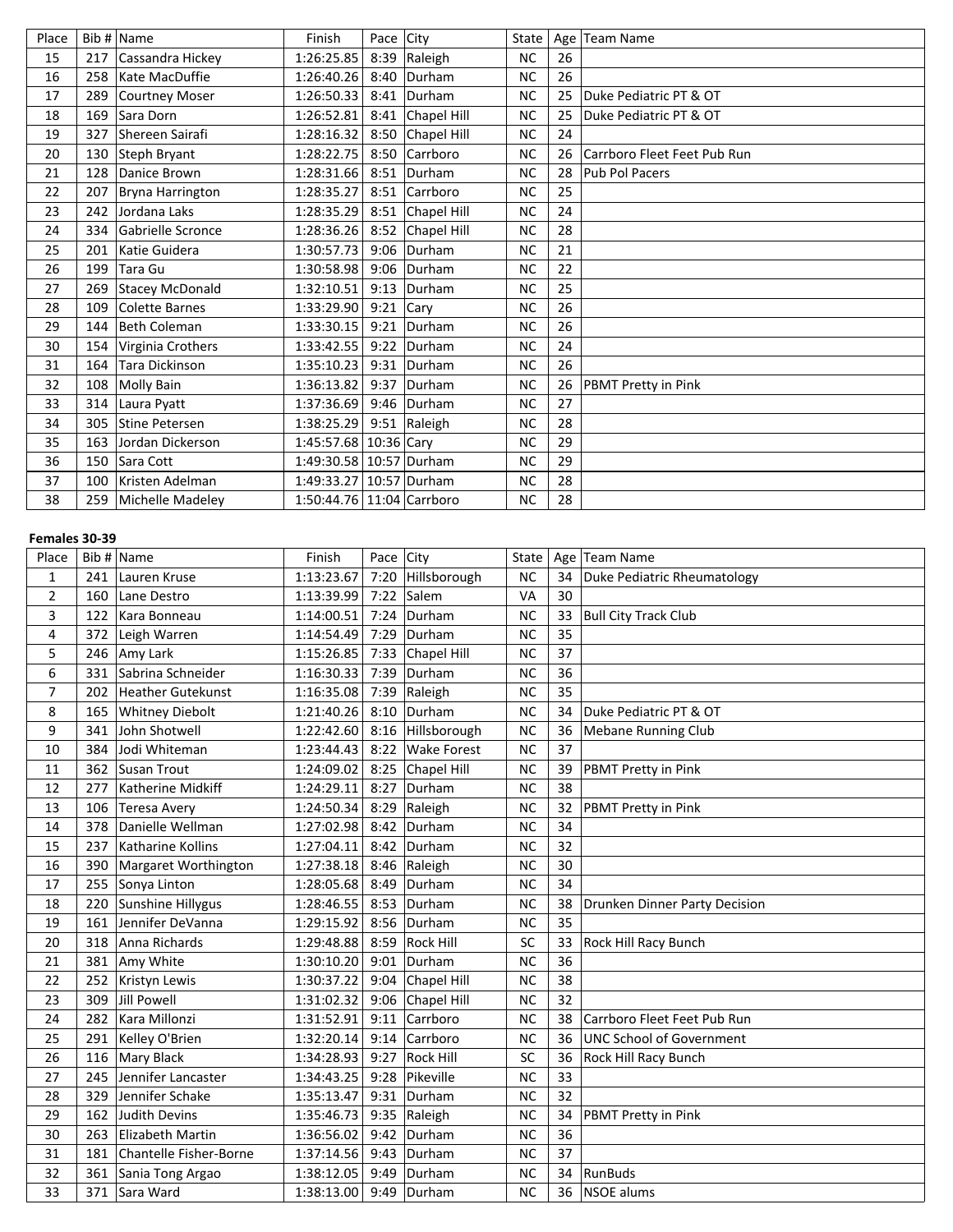| Place |     | Bib # Name          | Finish                      | Pace City |                                   | State     |    | Age   Team Name            |
|-------|-----|---------------------|-----------------------------|-----------|-----------------------------------|-----------|----|----------------------------|
| 34    | 251 | Janet Leung         | 1:39:14.51                  |           | 9:55 Durham                       | NC.       | 38 |                            |
| 35    | 340 | Jeannie Shotwell    |                             |           | $1:40:13.68$   10:01 Hillsborough | <b>NC</b> | 37 | <b>Mebane Running Club</b> |
| 36    | 224 | <b>Betsy Hughes</b> | 1:44:10.62   10:25   Durham |           |                                   | NC.       | 34 |                            |
| 37    |     | 375 Crystal Weber   | 1:44:21.22   10:26   Durham |           |                                   | <b>NC</b> | 33 | RunBuds                    |
| 38    | 182 | Sheryl Fleisch      |                             |           | 1:47:16.37   10:44   Chapel Hill  | NC        | 30 | UNC Physician              |
| 39    |     | 176 Heather Ebert   | 1:47:24.33 10:44 Durham     |           |                                   | <b>NC</b> | 38 |                            |
| 40    | 339 | Kristen Shirey      | 1:47:36.41   10:46   Durham |           |                                   | <b>NC</b> | 32 | Duke Med/Psych             |
| 41    | 374 | Darryl Weatherhead  | 1:48:53.45   10:53   Durham |           |                                   | <b>NC</b> |    | 34 RunBuds                 |
| 42    | 171 | Crystal Dreisbach   | 1:51:01.33   11:06   Durham |           |                                   | <b>NC</b> | 35 | Amazing Fartlekers         |
| 43    | 286 | Mariah Morris       |                             |           | 1:51:10.28 11:07 Greensboro       | NC.       | 30 |                            |
| 44    |     | 215 April Henry     | 1:51:12.86 11:07 Durham     |           |                                   | <b>NC</b> | 36 | <b>Amazing Fartlekers</b>  |
| 45    | 296 | Brenda Olson        |                             |           | 1:53:23.51   11:20   Glenmoore    | PA        | 39 | Thunderbirds               |
| 46    | 257 | Nan Lujan           |                             |           | 1:59:02.40 11:54 Chapel Hill      | NC.       |    | 32 RunBuds                 |

### **Females 40-49**

| Place          |     | Bib $#$ Name           | Finish                         | Pace City |                               | State     |    | Age Team Name                 |
|----------------|-----|------------------------|--------------------------------|-----------|-------------------------------|-----------|----|-------------------------------|
| $\mathbf{1}$   | 105 | Susan Haws             | 1:12:34.38                     |           | 7:15 $ $ Durham               | <b>NC</b> | 41 |                               |
| $\overline{2}$ | 146 | Mary Ann Compton       | 1:16:23.50                     | 7:38 Apex |                               | <b>NC</b> | 46 |                               |
| 3              | 175 | AnaRita Eason          | 1:20:13.89                     | 8:01      | Raleigh                       | <b>NC</b> | 49 | runnerpeeps                   |
| 4              | 359 | Holly Todd             | 1:21:55.02                     | 8:11      | Durham                        | <b>NC</b> | 41 |                               |
| 5              | 365 | Karen Vandersea        | 1:22:43.28                     | 8:16      | Chapel Hill                   | <b>NC</b> | 40 |                               |
| 6              | 367 | Susan Vest             | 1:22:46.64                     | 8:17      | <b>Wake Forest</b>            | <b>NC</b> | 49 |                               |
| $\overline{7}$ | 205 | Virginia Hall          | 1:23:43.56                     | 8:22      | Durham                        | <b>NC</b> | 40 |                               |
| 8              | 260 | Laura Maile            | 1:24:28.90                     | 8:27      | Chapel Hill                   | <b>NC</b> | 43 |                               |
| 9              | 351 | Katherine Stanley      | 1:25:29.23                     |           | 8:33 Chapel Hill              | <b>NC</b> | 45 | McDow friends/admirers        |
| 10             | 276 | Nancy Meredith         | 1:26:08.30                     | 8:37      | <b>Wake Forest</b>            | <b>NC</b> | 48 |                               |
| 11             | 264 | Paula Martin           | 1:26:33.54                     | 8:39      | Chapel Hill                   | <b>NC</b> | 44 |                               |
| 12             | 212 | Keely Hedrick          | 1:28:00.95                     | 8:48      | Coats                         | <b>NC</b> | 43 | Team Ellen Whittington        |
| 13             | 345 | Kristina Smith         | 1:28:00.98                     | 8:48      | Coats                         | <b>NC</b> | 41 | Team Ellen Whittington        |
| 14             | 363 | Sheila Tubolino        | 1:30:34.58                     | 9:03      | <b>Wake Forest</b>            | <b>NC</b> | 45 |                               |
| 15             | 151 | Cindy Cottle           | 1:34:04.77                     |           | 9:24 Raleigh                  | <b>NC</b> | 40 |                               |
| 16             | 191 | Beth Gillon            | 1:35:33.27                     | 9:33      | Chapel Hill                   | NC        | 43 |                               |
| 17             | 170 | Mindy Douglas          | 1:35:33.43                     |           | 9:33 Chapel Hill              | <b>NC</b> | 43 |                               |
| 18             | 121 | Kim Boggess            | 1:38:08.69                     | 9:49      | Chapel Hill                   | <b>NC</b> | 48 |                               |
| 19             | 114 | Kaci Bishop            | 1:38:26.88                     | 9:51      | Durham                        | <b>NC</b> | 40 |                               |
| 20             | 194 | Ami Goldstein          | 1:38:46.13                     |           | 9:53 Durham                   | <b>NC</b> | 42 |                               |
| 21             | 142 | <b>Beach Codevilla</b> | 1:41:17.33 10:08 Longmont      |           |                               | CO        | 41 |                               |
| 22             | 141 | Christin Coan          | 1:41:23.85   10:08 Chapel Hill |           |                               | <b>NC</b> | 40 |                               |
| 23             | 310 | Dena Powers            | 1:42:10.64 10:13 Raleigh       |           |                               | <b>NC</b> | 42 |                               |
| 24             | 250 | Lynn Leubuscher        | 1:42:42.23 10:16 Durham        |           |                               | <b>NC</b> | 43 | McDow friends/admirers        |
| 25             | 159 | Margaret Davide-Smith  | 1:43:54.05   10:23   Durham    |           |                               | <b>NC</b> | 40 | RunBuds                       |
| 26             | 145 | Karalyn Colopy         | 1:44:03.04 10:24 Durham        |           |                               | <b>NC</b> | 42 |                               |
| 27             | 312 | Sarah Price            | 1:44:15.00 10:26 Charlotte     |           |                               | <b>NC</b> | 41 | McDow friends/admirers        |
| 28             | 379 | Sandi West             |                                |           | 1:44:41.89 10:28 Hillsborough | <b>NC</b> | 43 |                               |
| 29             | 126 | Lou Bray               | 1:46:31.88 10:39 Durham        |           |                               | <b>NC</b> | 42 |                               |
| 30             | 177 | Juliette Eck           | 1:47:32.65 10:45 Durham        |           |                               | <b>NC</b> | 46 | <b>Trail Mix</b>              |
| 31             | 172 | Roberta Drewry         | 1:47:32.72 10:45 Durham        |           |                               | <b>NC</b> | 48 | <b>Trail Mix</b>              |
| 32             | 131 | Barbara Burggraaff     | 1:51:09.94 11:07 Louisburg     |           |                               | <b>NC</b> | 48 |                               |
| 33             | 157 | Maureen Cunningham     |                                |           | 1:53:33.13 11:21 Hillsborough | <b>NC</b> | 49 | Mid Carolina Multi Sport Club |
| 34             | 137 | Alicia Chandler        | 1:56:53.43 11:41 Durham        |           |                               | <b>NC</b> | 42 |                               |
| 35             | 189 | <b>Ginny Ghezzo</b>    | 1:59:02.32 11:54 Durham        |           |                               | <b>NC</b> | 43 | RunBuds                       |
| 36             | 325 | Kristen Rosselli       | 1:59:02.39 11:54 Durham        |           |                               | <b>NC</b> | 48 | RunBuds                       |

## **Females 50-59**

| Place | Bib # Name            | Finish                      | Pace City |                             |           |     | State   Age   Team Name |
|-------|-----------------------|-----------------------------|-----------|-----------------------------|-----------|-----|-------------------------|
|       | 292 Laurie O'Connor   |                             |           | 1:20:39.47 8:04 Wake Forest | NC.       |     | 56  runnerpeeps         |
|       | 190 Susie Gilbert     | 1:21:52.79 8:11 Durham      |           |                             | <b>NC</b> | 50  |                         |
|       | 316 Janneke Ratcliffe | 1:22:05.82   8:13   Durham  |           |                             | <b>NC</b> | 51  |                         |
|       | 180 Lisa Finlay       | $1:30:13.41$ 9:01 Durham    |           |                             | <b>NC</b> | -52 |                         |
|       | 268 Jean McDonald     | 1:31:22.58 9:08 Chapel Hill |           |                             | NC        | 51  |                         |